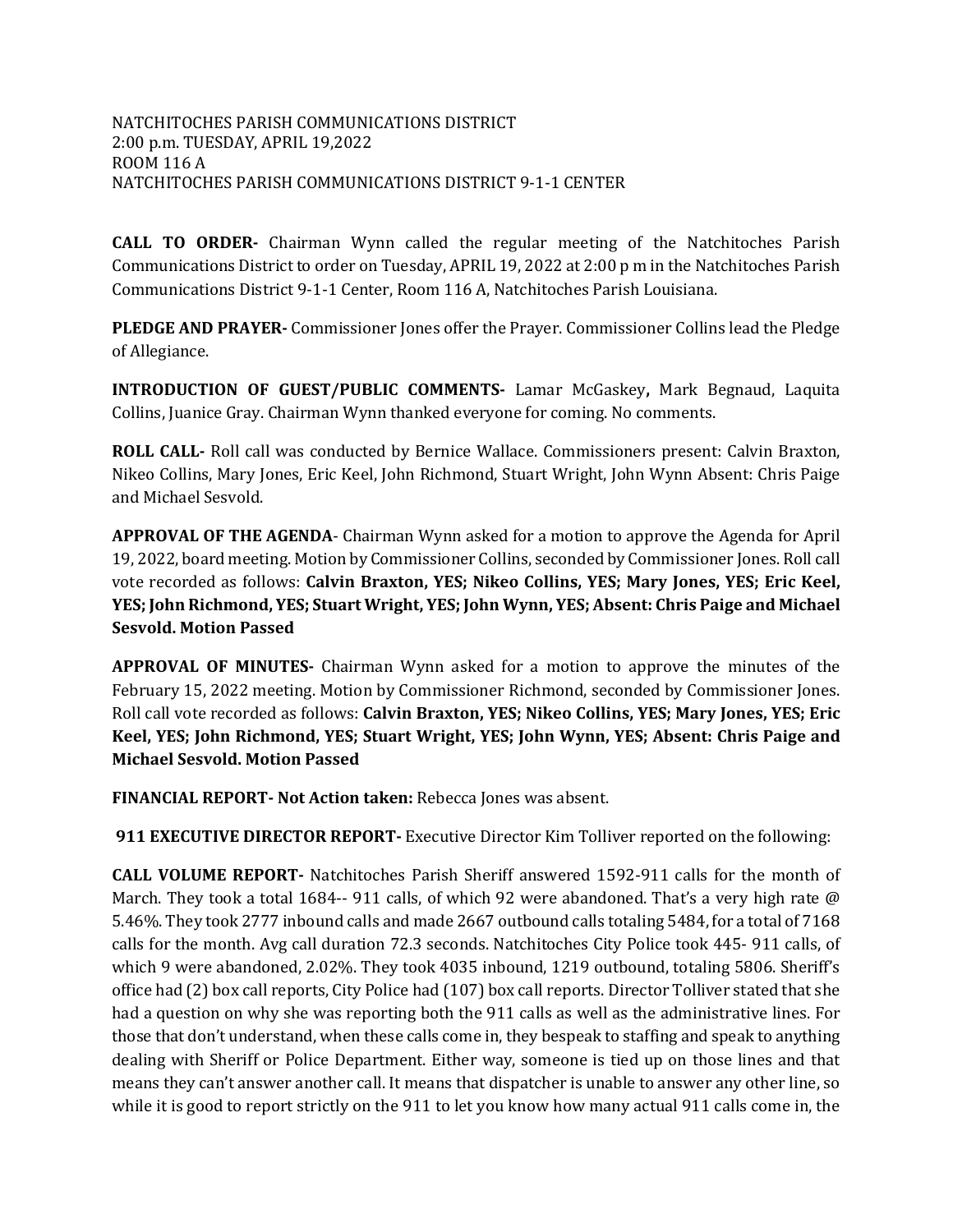total call summary is very much important as the 911 calls. Non-emergency phone lines can have a medical alarm as well as a fire or burglary alarm. Anything like that comes in are emergent in nature but all of those are worth nothing. We probably can talk about it later but I am concerned about the abandon calls right now. Having 92 abandon calls can mean 92 people hung up the call and we can't ascertain whether or not the same person hung up 92 times. Laquita Collins of the Sheriff's office asked if she could speak on the abandon calls. Laquita Collins stated that a lot of times what it is the phone will ring and it may only ring once before we can answer in that case it shows up as an abandon call. She also stated that they call all of the numbers back whenever we have an abandon call just to check to see it they have an emergency. Commissioner Braxton asked Laquita Collins if there was a record of the abandon calls so they can be verified in case somebody say that they did not get a call back. Laquita Collins' answer to Commissioner Braxton was that if you pull the call log you can see where they called the numbers back. Someone asked Laquita Collins how often do she run those reports. Her answer was usually it's very few because a lot of the times it's a non- working phone. Director Tolliver said again this is one of those things you just have to watch as far as these calls are concerned, they do have a call back summary that speaks on abandon calls. There was a total of 92 abandoned calls at a rate of 5.46%. Sixty-five (65) of those calls were available for call back and out of the 65 calls, NPSO called 63 back. Two (2) were not called back. Commissioner Richmond asked the question how can a non- working cell phone call 911. Laquita Collins answered that you can still call 911 even if you don't have phone services in your house if you plug up a phone you will able to call 911, however, with a cell phone that has a 911 as a prefix we can't call that number back. It will say that this is not a working number.

**AT & T DATABASE TRAINING-** Bernice and I finished that in March. What that is AT & T migrated over from the Intrado Database to the AT & T PSP which is a public safety platform which we kind of talked about in January. We finished that training and so now Bernice has to access her report a little different.

**ECATS TRAINING-** Myself, Laquita Collins, Christine Stackhouse and Chief Collins has access where we are able to pull the all call reports.

**NATIONAL TELECOMMUNICATOR'S WEEK-** Director Tolliver Stated that she wanted to thank Parish President John Richmond and Mayor Ronnie Williams for coming out. Thanks to Christine and Laquita for taking the reins on the Proclamation. They have been doing this for over 20 years in Shreveport and Director Tolliver thinks it is so important because it takes it a whole other step up for the dispatchers to let them know how important they are and how much you value them. So, I just thank everybody. Director Tolliver stated that she was sorry that she missed it. Director Tolliver also stated that she heard that everything went well and the food was great.

**NSU COMPLAINT/EMS PROCEDURES/DISPATCH PROTOCOL-** Director Tolliver stated that she received a call from Director Bill Collins at NSU. He asked if I could look into a run that came in on April 6, 2022. He advised the call for service was an 18 to 25-minute response time for service. Thank God it was only a shoulder injury. Director Collins only concern was that if this had been something cardiac in nature, how would that have turned out? The good part of this is we did not take any of the incoming calls so it did not originate here. NSU radioed the call in from the campus itself to the hospital. The call was supposedly radioed in to ask for them to roll an ambulance. He advised dispatch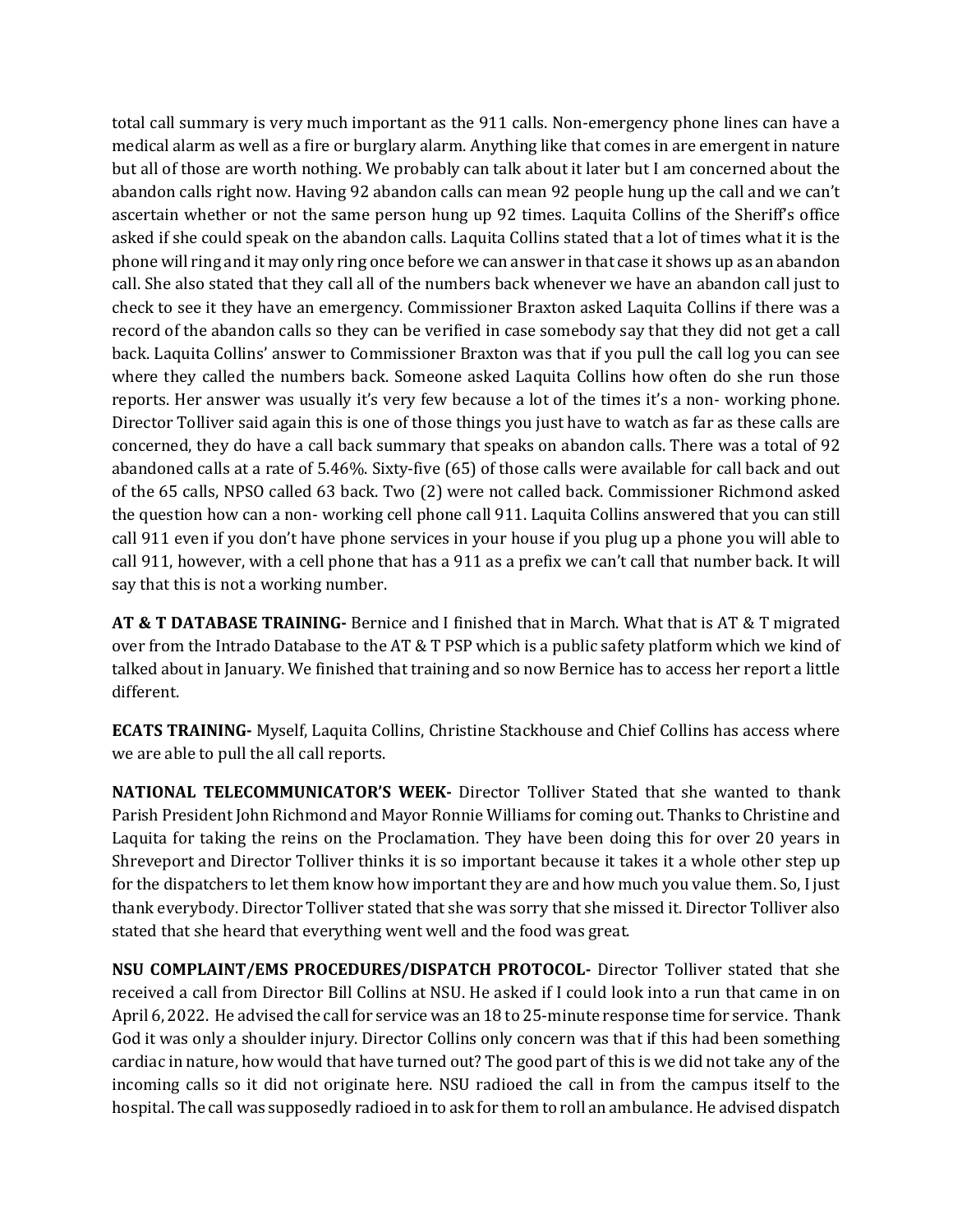was placed on hold for what may have been 5 to 10 minutes. So, the Police Captain had to drive to the police station on campus to assist the dispatcher and finally they said they made contact with the hospital and the ambulance was assigned. In the researching of it all I have Communications Officers of NPD and one of the Sheriff's stated what happened. A former employee called and asked if they could get the hospital rolling and that was the first-time dispatch had heard of the incident. I asked Director Collins for a meeting with NSU. I asked if we could meet regarding this matter and simply dispatch protocol all together. I think it is imperative that all agencies meet. He wanted his head of security present. I am still waiting on a response back from him at this time. Commissioner Keel spoke briefly on the incident. He stated that when he received the email from me he started looking into the matter. He stated that he was actually out and about that day when he heard the call come in on the radio and he and his crew were right there on Front Street. They went straight to the campus and advised for them total call time was about 5 minutes from the time we got the call to time on the scene if that. In researching the EMS side, I talked to them (the hospital) and they had no idea that this call had come out until it came over the radio. If it would not have been for the Sheriff office dispatch and NPD, we would not of know anything about it. Commissioner Keel stated that he did not know where the break down was but it was not on the EMS end because as soon as they got the call they went to the campus. Director Tolliver stated that as far as PD they got the call from a Clayton Lewis from NSU PD requesting assistance and to contact the ambulance service due to them not being able to contact them by phone so Nakita at that time contacted Sheriff's office and had Trey to dispatch the call out. Director Tolliver stated for her it was a good thing to be looked into. Director Tolliver stated that she would like all to be at the table for a meeting to be able to talk about it. No one knows where the break down was but if it is something we can all fix and come together. Don't know when we will be meeting hopefully soon.

**TRAINING/STAFFING SHORTAGES/INTERGOVERNMENTAL AGREEMENTS/STATUES**- Director Tolliver stated that just wanted to remind both agencies about training. To make sure each respective agency was up to date on their training and that we complying with all the best practices though our statues and intergovernmental agreements. We had to pay late fees so when I am paying late fees I want to make sure everybody is complying.

**FIRST RESPONDERS HB 392**- This Bill came by way of Jason Hughes of New Orleans along with Tyrell Morris trying to get the Bill passed for the State of Louisiana that the Communication Officers be declared as Frist Responders. Director Tolliver states that she and Lamar McGaskey looked at the House of Representatives and the Bill passed that portion. The only issue they had was an amendment to be made to the language in the Bill. It was changed was from "shall" to "may" and passed by the committee. This will affect all telecommunicators. They spoke highly of the importance of dispatchers. That whether you are on the scene or taking a call, it is just as traumatic being on the emotional or mental side. Sometimes we get kind of push back as if we are forgotten but we are first responders so when those people are in there for 12 hours I can attest they mean something because if they were not for them taking the call you would not get the call to respond.

**988-NATIONAL SUICIDE PREVENTION LINE-** July 1, 2022, 988 will go in effect. 988 is an easy number created to remember in a moment of crisis. Where a person would normally dial 1-800 whatever the suicide line is, they will be dialing 988. So next week at the symposium, we will be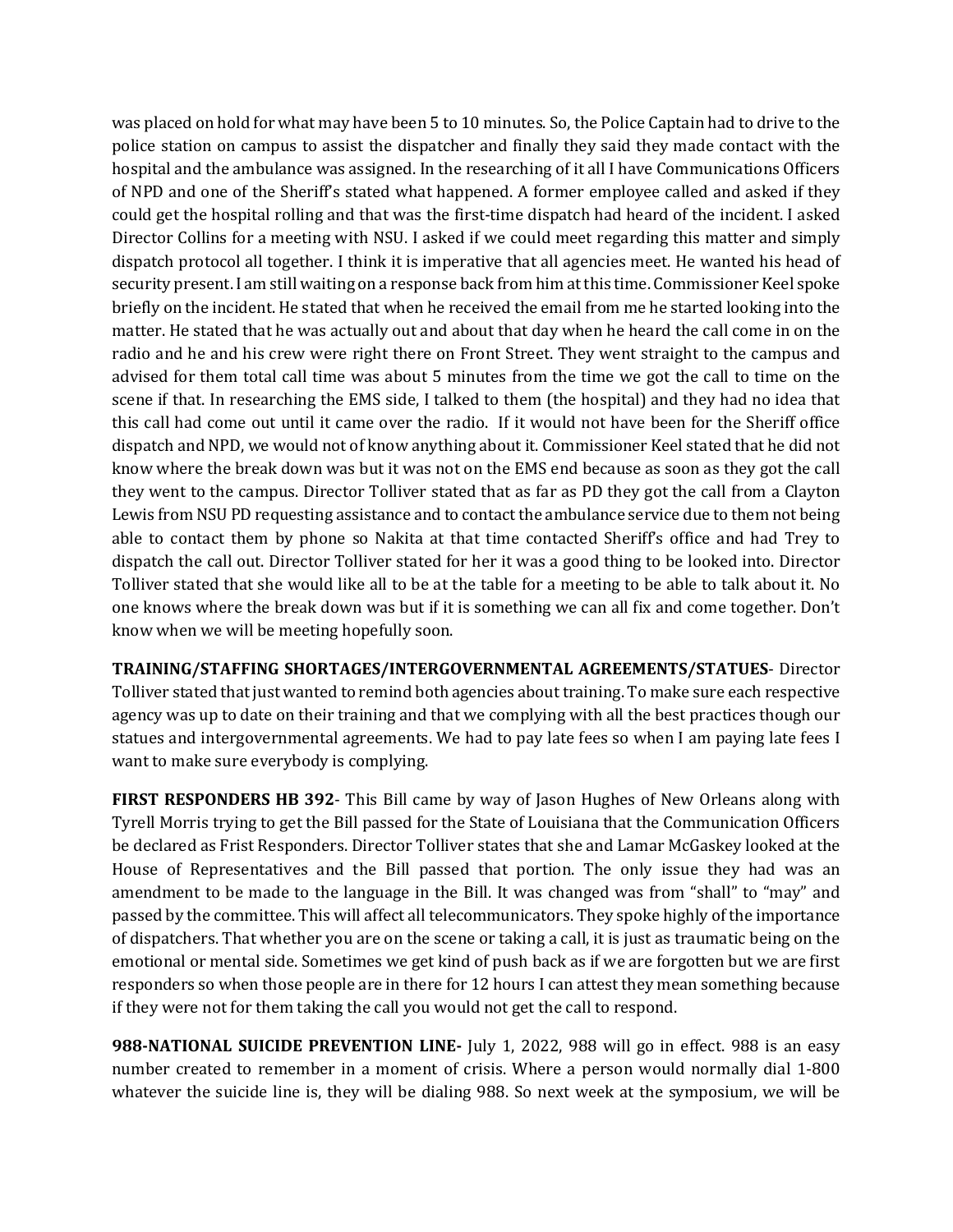attending the class on procedures for calling in. They are going to explain the basic outline of the call procedures when someone reaches the suicide hotline (988). At the symposium they will be giving different scenarios as to different types of calls that come in whether that call is voluntarily or involuntarily. My question to the Chief and Sheriff is that I don't know what your protocol is as far as suicide goes but you may have to amend a little bit to assist them because their protocol is going to be if they feel the need for you to respond, they are going to call us. I don't know if you respond out to suicide or if you don't respond. I know that it is imperative that they sit in on this class next week because they are going to speak to how those calls and the lady that is speaking is the Outreach and Traumatic Loss Coordinator.

**EWS-** We had a couple of concerns about the Emergency Warning System. We did some investigation into it and everything is working fine. We want everyone to know that the EWS is an outdoor system that is designed for people who are outside to immediately be able to get to cover inside. You will probably not hear it inside. Director Tolliver stated she and Troy were up until midnight testing the EWS to make sure that the systems work and they do work.

**9-1-1 ADDRESS COORDINATOR REPORT**- During the month of March, 2022, the addressing office processed (7) new addresses for residence and (0) updates in the Parish in Natchitoches Parish. The activity resulted in (243.6) miles being traveled throughout the Parish consuming some (10.5) hours of personnel time while conducting site surveys and collections of GPS data. We made (0) adjustments or updates to Intrado 9-1-1 data base during this period. Ordered (9) road signs. Chairman Wynn asked for a motion to accept the Director's report as presented. Motion by Commissioner Nikeo Collins, seconded by Commissioner Eric Keel. Roll call vote recorded as follows: **Calvin Braxton, YES; Nikeo Collins, YES; Mary Jones, YES; Eric Keel, YES; John Richmond, YES; Stuart Wright, YES; John Wynn, YES; Absent: Chris Paige and Michael Sesvold. Motion Passed**

## **OLD BUSINESS- NONE**

## **NEW BUSINESS**

**CREDIT CARD ACTIVITY REPORT-**Chairman Wynn asked for a motion to approval the credit card activity as presented. Motion by Commissioner Richmond, seconded by Commissioner Jones. Roll call vote recorded as follows: **Calvin Braxton, YES; Nikeo Collins: YES; Mary Jones, YES; Eric keel, YES; John Richmond, YES; Stuart Wright, YES; John Wynn, YES; Absent: Chris Paige and Michael Sesvold. Motion Passed**

**NATCOM-** Commissioner Braxton stated that he had asked Director Tolliver a couple of months ago she and I had been talking back and forth about trying to figure out what direction we were trying to go in the next 4 to 5 years and what it would cost to get there. Once we were talking about coming together. We don't have anyone here from the hospital or fire department. I am just trying to see where are we headed if we don't start planning something now a year from now we will be in the same spot. Commissioner Braxton stated that he just trying to figure out what the cost would be for these changes. Director Tolliver stated that to Commissioner Braxton in the next 4 to 5 years for the District that direction to even coming together would have to be something between those agencies. Just in general for me and what I see and, in the meetings, and everything and the meetings that I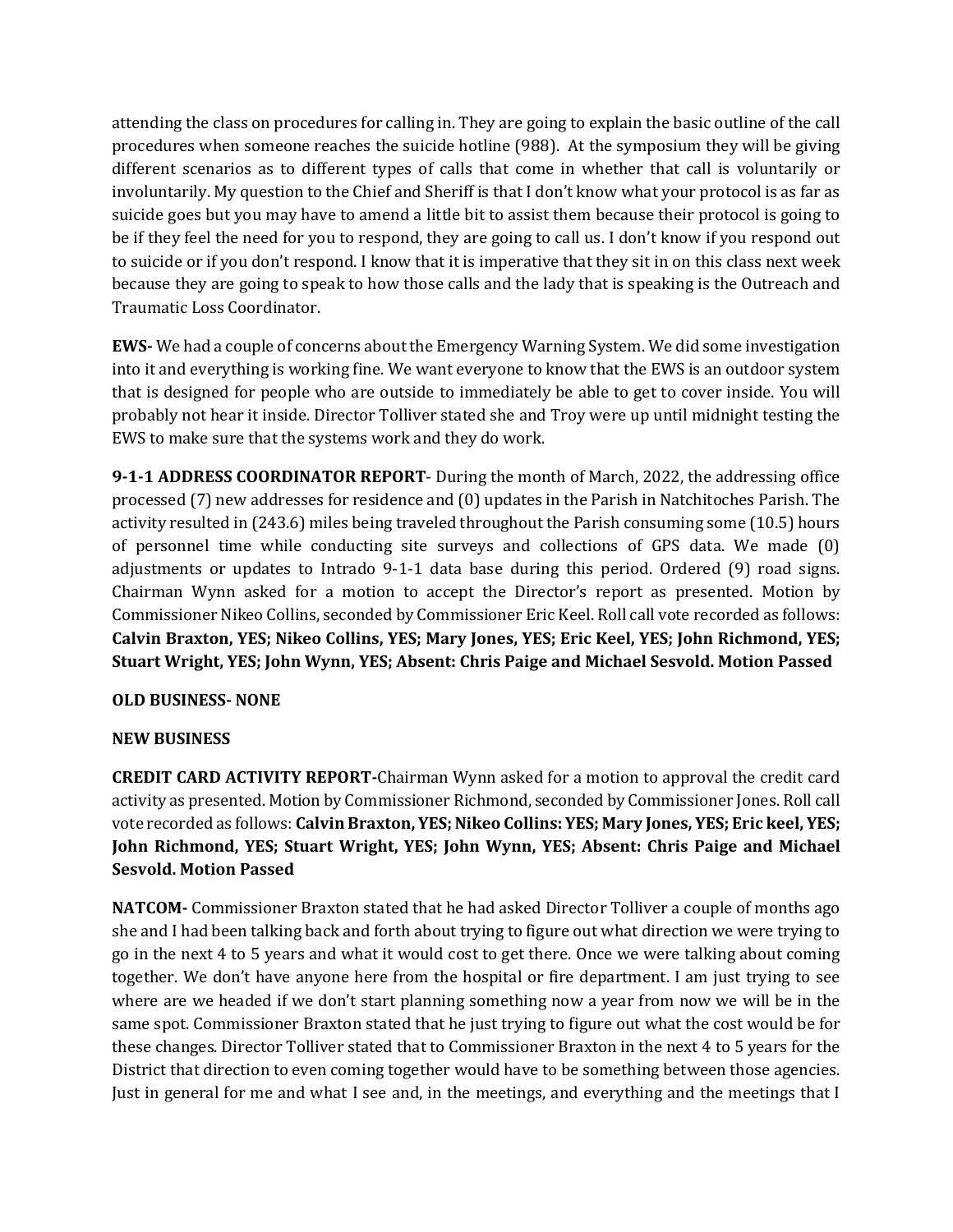been going though the most important thing and the most critical piece for any Communications District is Next Gen. The District cannot or in theory should not only consider law enforcement. They are not the end be all. You have fire here and you have EMS here. You don't do pre-arrivals, but when you do something, it has to be something for everybody. Even though I know that's all you have as an agency here, you have two other agencies that are not represented. You have 10 fire districts that are not represented so everybody has to come to the table for that and that's a whole larger picture in where you trying to go.

**APCO SYMPOSIUM-** Motion to approve Sponsorship of (4) four Communications Officer's to attend the 2022 APCO Symposium. (Two from each respective Agency). Chairman Wynn asked for a motion to approve 2 from the Sheriff's office and 2 from the Police department to attend the 2022 APCO/NENO Symposium. Motion by Commissioner Braxton, seconded by Commissioner keel. Roll call vote recorded as follows: **Calvin Braxton, YES; Nikeo Collins, YES; Eric Keel, YES; Mary Jones, YES; John Richmond, YES; Stuart Wright, YES; John Wynn, YES; Absent: Chris Paige and Michael Sesvold. Motion Passed.**

**911 STATEWIDE REPORT-** Director Tolliver stated that pursuing to Act of 590, we are required as a Communication District to submit a consolidated report annually to the House Committee and Commerce on all of the 911 activity. It is due by May 1, 2022 every year so it has been submitted. They will in turn submit a consolidated report for the whole state.

**FINANCIAL DISCLOSURES/TIER REPORT-** This just a reminder to the Commissioners that your Tier report is due May 15, 2022. This report is required so please file accordingly. We greatly appreciate you taking time out of your busy schedule to attend to this matter.

**2022 EXTERNAL AUDIT UPDATE-** Director Tolliver stated that she received an email that our physical year had ended 2021 and from the actual Legislative Office. I immediately emailed Rebecca Jones and Deborah Dees and turns out we have to submit a new Audit Report. The paper work That Bernice is passing out is the new Engagement Letter with an agreed upon procedures. Deborah Dees said that the procedures were suspended doing COVID. I need you Commissioners to fill that out and turn it back in. Bernice and I have already submitted ours. If you want me to mail them please give them back to me if not there is an email, mail or fax that you can return them to Deborah Dees. As soon as you finish them we will be able to get them to her for the Audit.

**REPORT FROM COMMISSIONER COLLINS-** Commissioner Collins stated that there was a question asked about the number of suicides or attempted suicides. For the NPD last year had 7 attempts and 1 suicide. NPSO had 6 attempted and 4 suicides.

**RESOLUTION NUMBER 4 OF 2022- A RESOLUTION TO SPONSOR FOUR COMMUNICATIONS OFFICERS TO ATTEND THE 2022 APCO/NENA ANNUAL TRAINING SYMPOSIUM AND OTHERWISE PROVIDING WITH RESPECT THERETO**: Chairman Wynn asked for a Motion to approve Resolution Number 4 of 2022. Motion by Commissioner Braxton, seconded by Commissioner Keel. Roll call vote as follows: **Calvin Braxton, YES; Nikeo Collins, YES; Eric Keel, YES; Mary Jones, YES; John Richmond, YES; Stuart Wright, YES; John Wynn, YES; Absent: Chris Paige, and Michael Sesvold. Motion Passed**